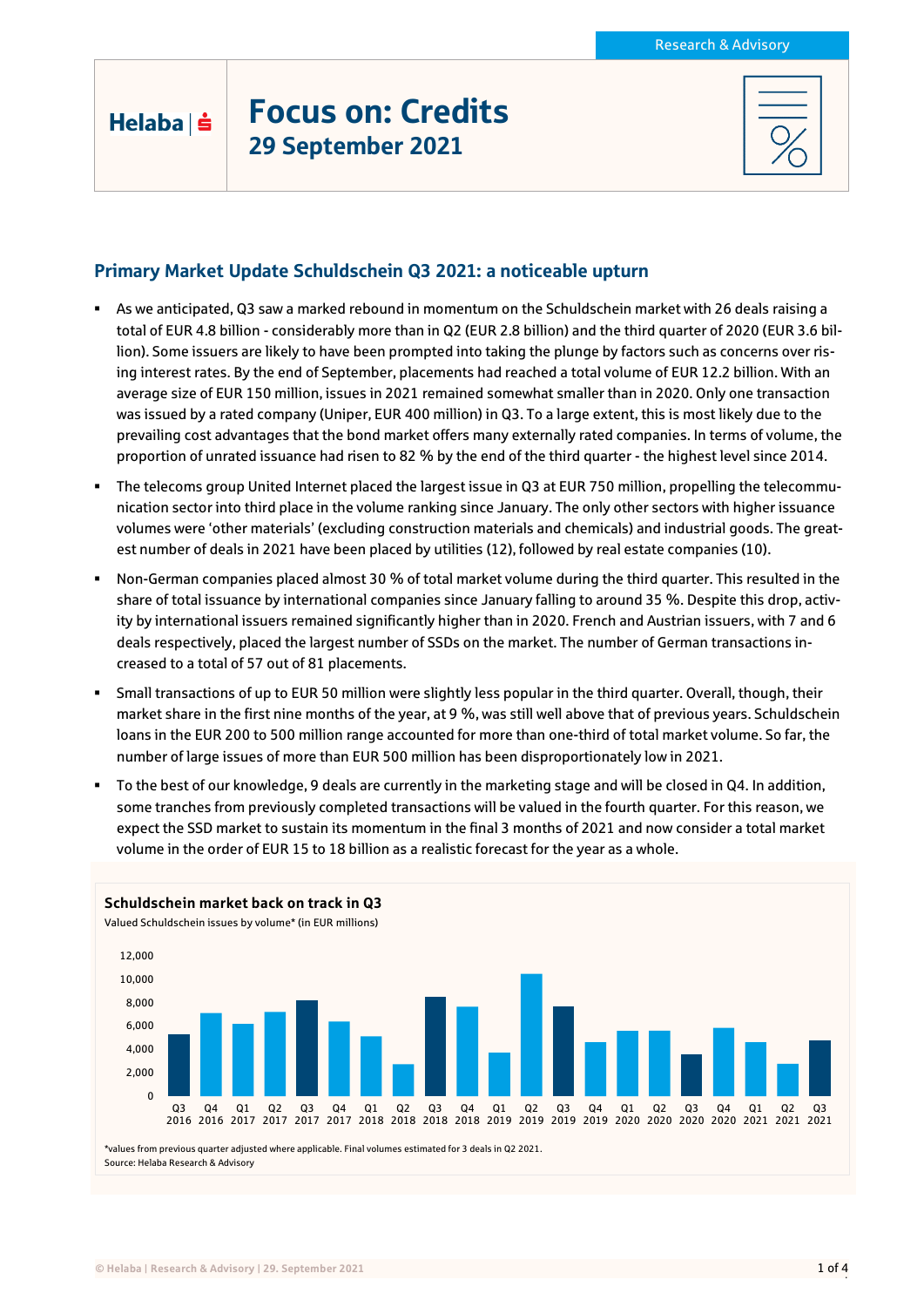

Average transaction volumes\* (in EUR millions) Number of issues by publicly rated and unrated deals\* 300 ø final placement volume 250 ø initial target volume 200 150 100 50 0 1 200 2010 2012 2012 2014 2015 2016 2012 2014 2016 2017

\*includes valued deals until end of Sept 2021. Source: Helaba Research & Advisory



2011<br>2013<br>2014<br>2015

2017 2018 2019

2020 2021

\*includes valued deals until end of Sept 2021. Source: Helaba Research & Advisory

0%

2008 2009 2010



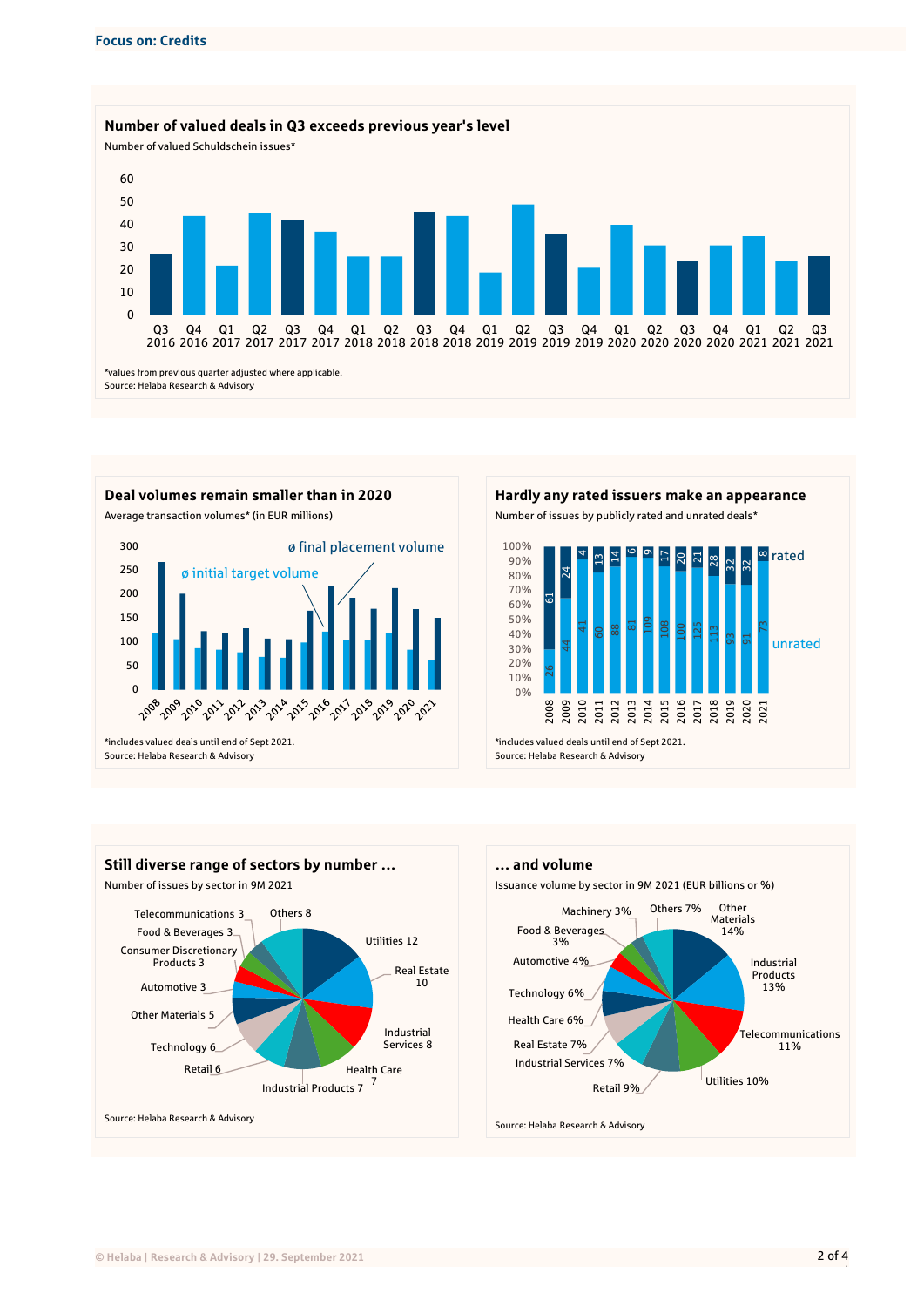





|